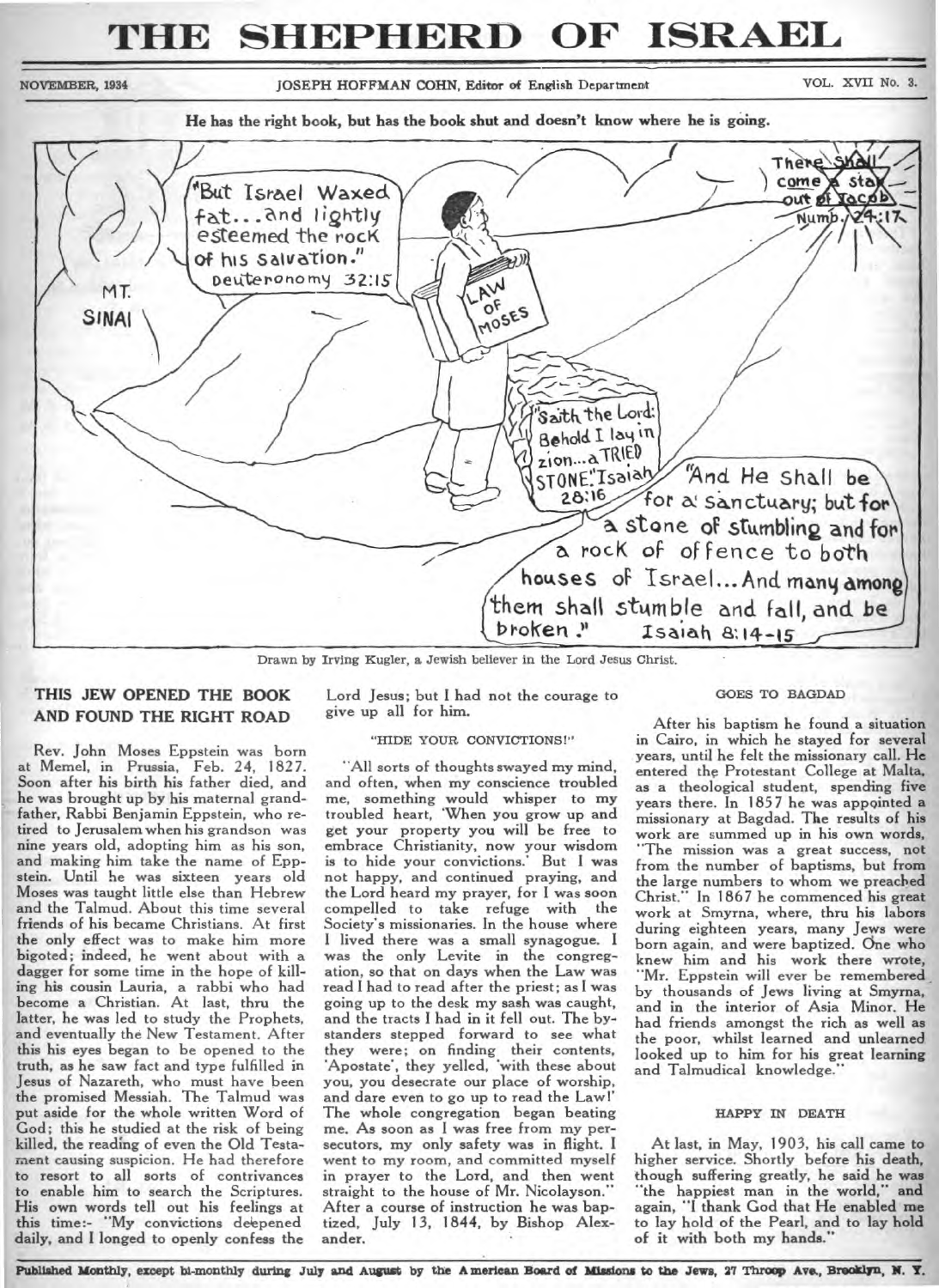# **HOW MANY TIMES HAVE YOU BEEN BORN?**

**Printed by special permission of the author, Rev. Coulson Shepherd, a gentile believer in the Lord Jesus Christ, who has been born twice, and who loves the Jews with a true heart.** 

**There are two births and there are two deaths -- the natural and the spiritual birth, and the natural and the spiritual death. The natural birth has to do with our entrance into the world, while the spiritual birth has to do with our conversion, our entrance into the Kingdom of God. Natural death is separation of soul from body, while spiritual death is separation from God. That is why the Lord Jesus said:** 

**"Verily, verily, I say unto thee, except a man be BORN of water (Word of God) and of the Spirit, he cannot enter the**  Kingdom of God."

**We all know that physical life begins with a birth. Spiritual life likewise begins with a birth. We become members of the human family by birth. We become members of the family of God by birth - - by being born again. There is no other way to get into God's family except by birth. Education, reformation, performing good deeds, joining a church, being religious, even trying to live a good life will not do it. "Ye must be born again." (John 3:7)** 

# **ALL ARE SINNERS**

**As a result of our natural birth we are all sinners by nature and by practice (Psa. 51:5, Rom. 5:12), and our sins have separated us from God (Isa. 59:2). In spite of our sinful condition and enmity against God, He loved us and gave His Son, the Lord Jesus Christ to suffer, the just One for the unjust ones, that He might bring us to God (I Pet. 3:18). Jesus tasted dedth (Heb. 2:9), for us. He received, instead of us, the wages of our sins, death, separation from God (Matt. 27:46). This is the Gospel, the bloodbought, blood sprinkled way of being saved. Therefore we need not die twice.** 

**"For the wages of sin is death; (eternal separation from God), but the gift of God is eternal life through Jesus Christ, our Lord." (Rom. 6:23)** 

**"I wish," someone has sung:** 

- **I wish that there were some wonderful place**
- **Called the Land of Beginning Again, Where all our mistakes and all our heartaches**

**And all our poor, selfish grief Could be dropped like a shabby old coat, at the door,** 

**And never put on any more."** 

**You can search, North, South, East and West and never find this "wonderful place." It is not to be found in the natural realm. The words:** 

**"Being BORN AGAIN, not of corruptible seed, but of incorruptible, by the word of God, which liveth and abideth forever." (I Pet. 1:23)** 

**mean, if they mean anything, that there IS such a place. It is found in the spiritual realm. A man MAY have a fresh start. There is a breaking with the past. Consider a babe born into the world. We are impressed by its utter pastlessness. It has nothing to regret; nothing to forget. Everything is before it, nothing behind. That "Land of Beginning Again" is found in believing this Gospel and obeying the Word of God:** 

**"But as many as received Him (The Lord Jesus Christ), to them gave He power to become the sons of God, even to them that believe on His name: which were BORN, not of blood, nor of the will of the flesh, nor of the will of man, but OF GOD." (John 1:12-13)** 

**It is good to be well-born, but far better to be twice-born. If a man has been born but once, he will surely die twice, but if he has been born twice, he will only die once, and perhaps not even**  cnce. (I Thes. 4:13-18).

# **A DRINK FROM THE FOUNTAIN**

**(-Whosoever drinketh of the water that I shall give him shall never thirst; but the water that I shall give him shall be in him a well of water springing up into everlasting life." John 4:14)** 

**In those days came John the Baptist, preaching in the wilderness of Judea, And saying, Repent ye: for the kingdom of heaven is at hand. For this is he that was spoken of by the prophet E-sai-as, saying, The voice of one crying in the wilderness, Prepare ye the way of the Lord, make his paths straight. And the same John had his raiment of camel's hair, and a leathern girdle about his loins; and his meat was locusts and wild honey. Then went out to him Jerusalem, and all Judea, and all the region round about Jordan, And were baptized of him in Jordan, confessing their sins.** 

**But when he saw many of the Pharisees and Sad-du-cees come to his baptism, he said unto them, 0 generation of vipers, who hath warned you to flee from the wrath to come? Bring forth therefore fruits meet for repentance: And think not to say within yourselves, We have Abraham to our father: for I say unto you, that God is able of these stones to raise up children unto Abraham. And now also the axe is laid unto the root of the trees: therefore every tree which bringeth not forth good fruit is hewn down, and cast into the fire. I indeed baptize you with water unto repentance: but he that cometh after me is mightier than I, whose shoes I am not worthy to bear: he shall baptize you with the Holy Ghost, and with fire: Whose fan is in his hand, and he will throughly purge his floor and gather his wheat into the garner; but he will burn up the chaff with unquenchable fire.** 

**Then cometh Jesus from Galilee to Jordan unto John, to he baptized ,of him. But John forbade him, saying, I have need to be baptized of thee, and comest thou** 



**BETH SAR SHALOM Throop Avenue and Walton St. Brooklyn, N. Y.** 

#### **Come to Our Meetings.**

| Every Friday | $-8$ P.M.<br>and the state of the control of the con- |           |
|--------------|-------------------------------------------------------|-----------|
|              | Every Monday                                          | $-8$ P.M. |

**to me? And Jesus answering said unto him, Suffer it to be so now: for thus it becometh us to fulfil all righteousness. Then he suffered him. And Jesus, when he was baptized, went up straightway out of the water: and, lo, the heavens were opened unto him, and he saw the Spirit of God descending like a dove, and lighting upon him: And lo a voice from heaven, saying, This is my beloved Son, in whom I am well pleased. Matthew 3** 

**Reader, was the spirit of God (Ruach Hakodesh) telling the truth when He said, "This is my beloved Son?" Do you • dare say, no?** 

# **OUR MISSIONS**

#### **BROOKLYN, N. Y.**

**27 Throop Avenue corner Walton Street**  REV. LEOPOLD COHN, Superintendent

#### **PHILADELPHIA, PA.**

**535 Spruce Street MR. HARRY BURGEN, Missionary** 

### **PITTSBURGH, PA.**

**1603 Center Avenue REV,. JOHN SOLOMON, Missionary** 

# **CHICAGO, ILL.**

**153 Institute Place MR. SOLOMON KARCH, Colporter**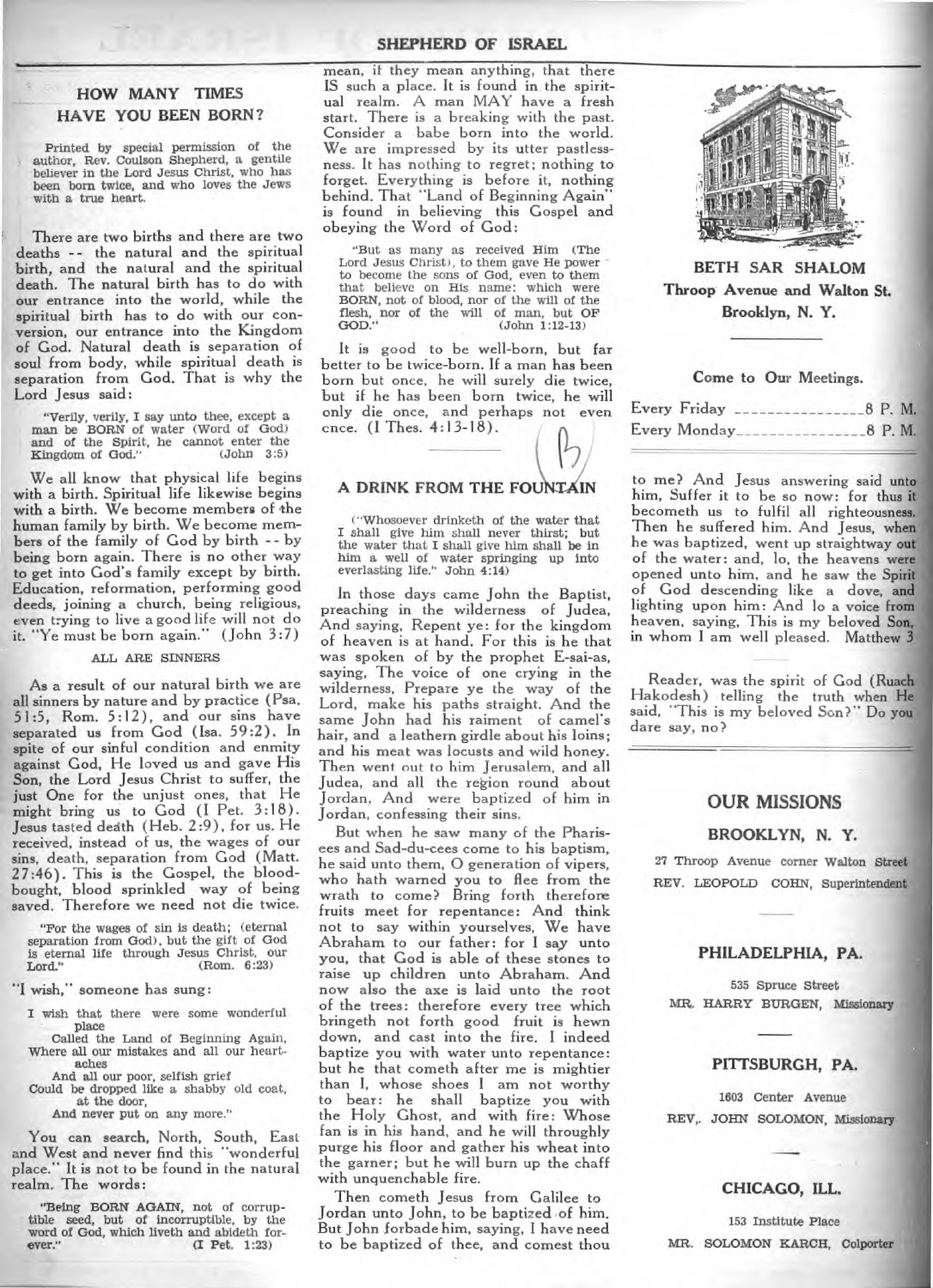אין מפעלות השליחים (ברית הדשה) וויאזוי די כהנים און די סנהדרין האבען אין אנפאנג פון דער משיח'ישער באוועגונג פארזוכט אַבצושרע־ קען די תלמידים פון ישוע המשיח אז זיי זאלעז אודאי נישם מזכיר זיין דעם נאמען פון זייער משיח, מ'האט זיי אריינגעווארפען אין תפיסה. מאנכע געשמייניגם צום מוים, און דאד האבען די תלמידים נישט אויפגעהערט צו פארקיגדיגען די בשורה מובה פון ישוע המשיח. וויאזוי און ווא־ רום, כוינט איהר, איז דאס אזוי געשעהן? דא־ מאַלס זענען נאָך נישט געווען קריסטען, אונטער וועלכען ווארט אירען פארשטעהען — גוי'שע מאמינים אין ישוע המשיח, עם איז נור געוועז 8 אירישע כאוועגונג, 8 אירישער גלויבען איז משיח און די ארימע אידישע תלמידים פון ישוע המשיח האבען געלימען אומבאשרייבליכע גרוי־ זאמקיימען פון זייערע אידישע בריעדער צוליעב ביינאַהע אַזאַלכע ליידען ווי זייער גלויבען, אידען ליידען איצט אין דייטשלאנד, און דאד האָבען זיי זיך נישט אונטערגעגעבען נייערט גע־ גלויבט און גע'ררש'ענט אין די שוהלען. אין די סטריטען און וואו נישט.

וואו האט זיך אט דיזער כח און די מומה גע־ נומען צו די ארעמע אידישע תלמידים פון ישוע אה דאס איז לגמרי נישט נעוועז המשיח ? מענשליכער כה נייערט דער כח פון ישוע המשיח דעם כן אלהים חיים, וואס האט געוואוינט אוז רעגירט אין וייערע הערצער דורך'ן רוח הקידש. אזוי ווי עם הייסט אין זכריה ג: "לא בחיל ולא בכח כי אם ברוחי אמר ד' צבאות".

דערועלבער כח רעגירט אויך אין איצטיגעו דור ביי די היינטיגע תלמידים פון ישוע המשיח. אם קריגען מיר אַ בעריכם פון די קריסטען אין דיימשלאנד אז זיי שמעלען זיך אנמגעגען דעם המן הימלער אין זיין ווילדען שגעון און ווילעו איהם נישט פאלגען. עם איז זיכער אז ער וועט זיך מיט פיעלע אברעכענען אזוי ווי ער האט זיד אָבגערעכענט מיט זיינע געגנער פאר אייניגע מאנאט צוריק, דאך זענען זיי אמת'ע העלדעו ווען עם קומט צו דער אמונה אין ישוע המשיח.

נאך עפעם- נעמט פאר א ביישפיעל די אי־ דישע מיסיאנערן, וויפיעל צרות זיי האבען זיד שוין אָבנעליטען מצד אידישע ברידער. וויפיעל שטיינער מ'האָט שוין אויף זיי געוואָרפּען. ווי־ פיעל פאלשע בלבולים כז'האט שוין אויף זיי גע־ מאכט, דאד שטעהען זיי פעסט אין זייער אמונה און דרש'ענען דאס טאג טעגליך צו אידען פוז אלע שאטירונגען און טהון זייער ארבייט באמונה. אלץ נור דורך דעם כח פון ישוע המשיח וואָם וואוינט אין זייער הערץ אין אין זייער גע־ מימה.

שוין 42 יאהר ווערט די בשורה טובה פון ישוע המשיה גע'דרש'ענט ראָ אין ברוקלין און די מיסי־ אנערען האבען אויסגעהאלמען כל׳ערליי צרות און נגישות מצר אונזערע אירישע ברידער. גאט ב"ה האם אבער נישם נווי אליין אונז מציל גע־ ווען פון אונזערע אידישע שונאים גייערם אונז אויך געגעבען די זכיה צו זעהן, ווי זיי, יענע שונאים פון נעכטען, וענען פארענדערט געווארעו און זיי זענען געוואַרען מאמינים בישוע המשיח. רבנים, רבנים! נעמט אויך איהר אויף זיך דעם כח. פארענדערט אייער טיטל און ווערט פוז

רבנים בעסער תלמי דים פון ישוע המשיח פארענדערט אייער טעטיגקייט וועט איהר אויד די זכיה האבען צו זעהן דורך'ן כח המקום נחת און פרייד אין אירישען לאגער אלץ גור בזכות ישוע המשיח אדנינו מלכנו וגואלינו:

גרויסע אידעו



יר שטעלען דא די ביאגראפיע און דאס בילד של פון גרויסען איר מרדכי פוקס פון ברוקלין.  $\cdot$ .

מר. פוקס איז געבוירען און אויפגעצויגען גע־ ווארען ביי זעהר פרומע עלטערן אין ריגא, לאט־ וויא. ביי זיין געבורט איז זיין מוטער געשטאר־ בען און דער פאטער האט אויף זיך געגומען די דאָפּעלטע אויפגאבע אי פון אַ פאָטער און פון א מאמע, זיין זוהן אויפצוציהען על דרכי התורה והיראה. ער האט איהם געהאלטען ביי בעסטע מלמדים און שפעטער איז ער אויך געזעסען איז די ישובות איבער גמרא און מפורשים, וואו ער האָם זעהר פלייסיג געלערענם און גו ם גע־ לערענט.

ער האט אבער דארט אין יענע פינסטערע און צרה'ריגע מקומות נישט לענגער געוואלט פארבלייבען און האָט באַלד עוקר געווען נאָד אמעריקא. דא אין פרייען לאנד האט ער זיד געפיהלט פריי פון כל'ערליי פרעים און נגישות ראד האט ער זיך ארומגעטראגען מיט א דרוק איז הארצען פון וואו עם האט זיך עפטער ארויס־ געריסען עפּעס אַ זיפץ... ווי מיר וועלען שפּע־ טער זעהן איז עם געווען אַ "גלות זיפין".

אונזער גרויסער איד איז געווען 8 גרויסער לעזער. ער האט ספעציעל ליעב געהאט צו לער־ נען דעם "זוהר" וואו ער האט זיך זעהר אפט אנ־ געשלאנען אין אונפארשמענדליכע שמעלען ווע־ נען דער אירישער גאולה... דאם איז אבער נור אזוי לאנג ביי איהם געבליבען אונפארשטענדליד ביז ער האט פון איינעם באקומען דאס ספר ברית החדשה וועלכעם האט איהם אלע ביזהעריגע סודות

אויפגעוויקעלט און ער האט אויך דאדורך פער-שטאנען פיעלע נבואות פון הייליגען תנ"ך מכח דער אירישער גאולה וואס איז ערפילט געווארען איז ישוע המשיח.

דער שרייבער פון דיעוען ארטיקעל האט מיט איהם אין פארשיערענע צייטען מעהרערע שטונדעו צוגעבראכט און זיך פשוט געשפיגעלט אין דעם נאָם נעבענשטען פּנים אויף וועלכען די שכינה האָט פשום גערוהם און ארויסגעשיינם.

אונזער גרויסער איד האט באלד דרויף עפענטליף באקאנט זיין הייליגע אטונה אין ישוע המשיח און האם אויפגעהערם צו זיפצען ווייל די אמונה איז הייליגען משיח פערוואנדעלט דעם זיפץ אין א שמחה און אין א נחמה. אין די אבענדען, האט ער נאָך 8 שווערען טאָג אַרבייט (ביי זיין פּראָפעסיאַן.) זעהר אפט גע'דרש'ענט אין מיסיאנען צו אידען די בשורה טובה אין ישוע המשיח. די מאסען האָבעו איהם גערן צוגעהערם ווייל דארם האם גערעדם אי 8 בן תורה און אי ווארעם הארץ פון א גרויסעו איר אין משיח.

זיין נאבעלע ארביים אין משיח איז אבער פריה געקומען צו אן ענד דאַ אויף דער ערד. ער איז אהיים צו זיין גואל צדק אין די שעהנסטע מיטעלע יאהרען. ישוע המשיח האט פארשפראכען צו זיינע נאַכפֿאָלּגער : "איך געה פאר אייך אן אָרט פֿאַרצו־ בערייטען און דאן וועל איך ווירערקומען און אייך נעמען צו מיר כדי וואו איד בין זאלט איהר אויד זיין. (יוחנן י"ד).

אויף דעם בית עולם וואס הייסט "מכפלה" וואס נעהערט צום "בית שר שלום" הא אין ברוקלין, קאו מען נאָך היינט ועהן אויף זיין מצבה די אויפ־ שריפט וואס ער האט זיך אליין אויסגעוועהלט נאד ביים לעבען, נעמליך פון איוב י"מ: "ואני ידעתי גואלי חי ואחרון על עפר יקום".

יהא וכרונו ברוד.

# אונזערע מיסיאַנען:

ברוקלין, נ. י.

רעוו. לעאפאלר קאהן טרופּ עוועניו

פילאדעלפיא, פא.

מר' האררי בוירגעז 535 ספרום סטריט

פיטסבורג, פא.

רעוו. דושאן סאלאמאן 1603 סענטראַל עוועניו

שיקאנא, איל.

153 אינסטיטוט פליים מר' סאלאמאן קארטש קאלפארטער